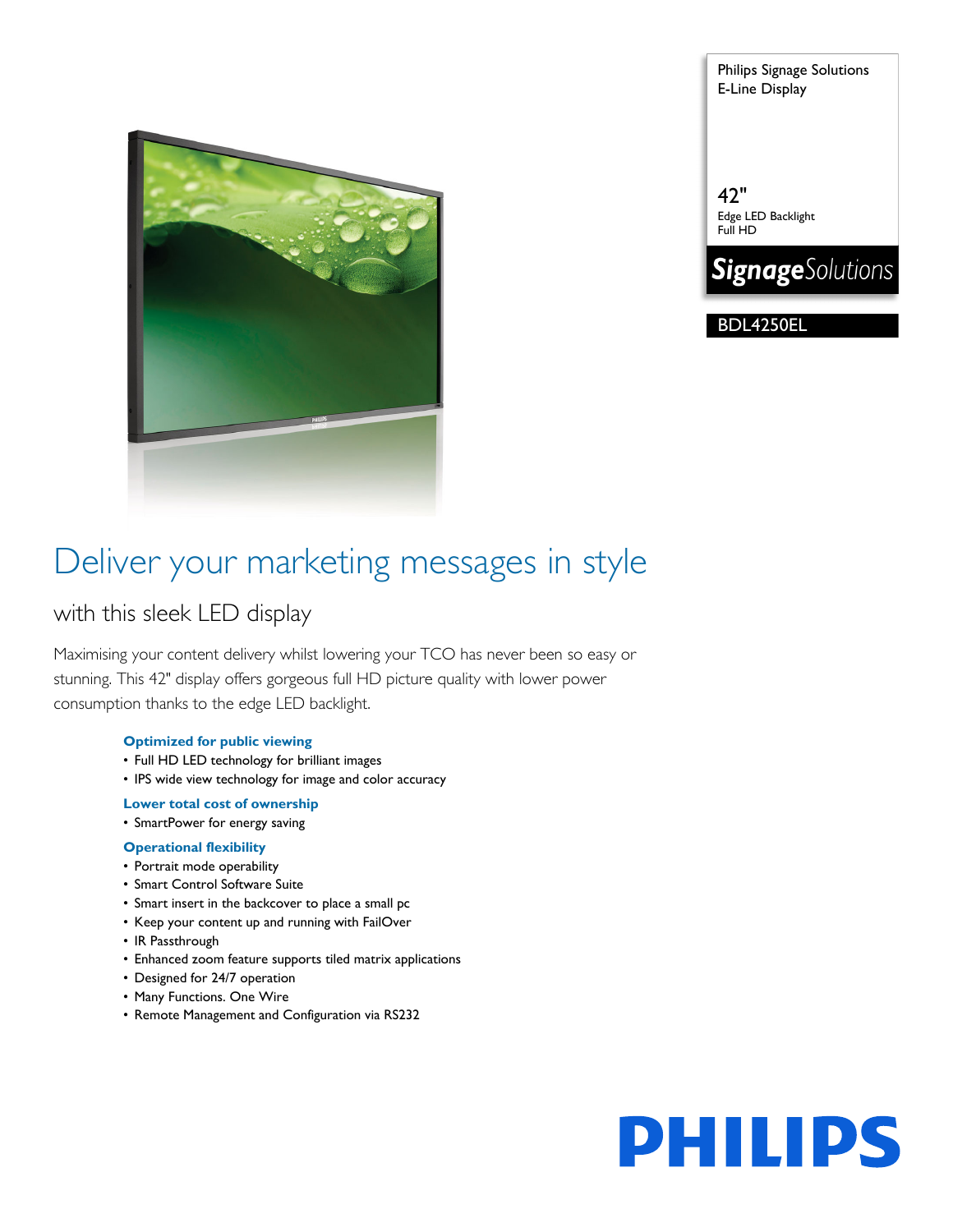# **Highlights**

## **IPS Display Technology**

Philips IPS displays uses an advanced technology which gives you extra wide viewing angles of 178/178 degree, making it possible to view the display from almost any angle - even in portrait mode. IPS displays gives you remarkably crisp images with vivid colors, especially suitable for professional video wall and menuboard applications which demand color accuracy and consistent brightness at all times.

## **Smart Control**

Control and manage all of the signage displays on your network with this powerful software tool which allows you to change the settings of your display centrally via an RJ45 or RS232 connection. Smart Control allows you to set the video input, modify the color settings, set the display's ID when creating video walls and even diagnose each display's status, giving you all the power you need to manage your displays from one central location.

## **SmartPower**

The backlight intensity can be controlled and pre-set by the system to reduce the power

consumption by up to 50%, which saves substantially on energy costs.

## **FailOver**

Keeping your content up and running is critical for demanding commercial applications. While it is unlikely you will face a content disaster, FailOver provides 24/7 protection with a revolutionary technology that plays back-up content on screen in the event of a media player failure. FailOver automatically kicks in when the primary input fails. Simply select a primary input connection and a FailOver connection and your ready for instant protection.

## **Smart Insert**

Professional PC's are part of most public signage installations. Quite often they increase the overall depth to the display and cause a lot of cable clutter. So we have designed this display with Smart insert in the back cover which is ideal for the integration of a professional small form factor PC. On top of that, the cable management system offers a great solution to keep your cables neat and professional looking.

## **Zoom function for tiled matrix**

The internal zoom function enables easy implementation of a video wall matrix, without the need for expensive external equipment. Capable of many different configurations, creating a stunning video wall has become simplicity itself.

## **IR Passthrough**

Control all displays in your signage network through one single remote control, via the primary display. Simple and convenient, this means you don't have to worry about other displays changing configuration settings when using your remote control unit.

## **One Wire**

Take full control of your display by running all operational commands as well as your video signal through just one single HDMI cable. This unique feature makes it so much easier and more convenient to ensure the smooth running and maintenance of your display. Consumer Electronics Control (CEC) commands make finding out vital information about your display absolute childsplay.















Slim Bezel